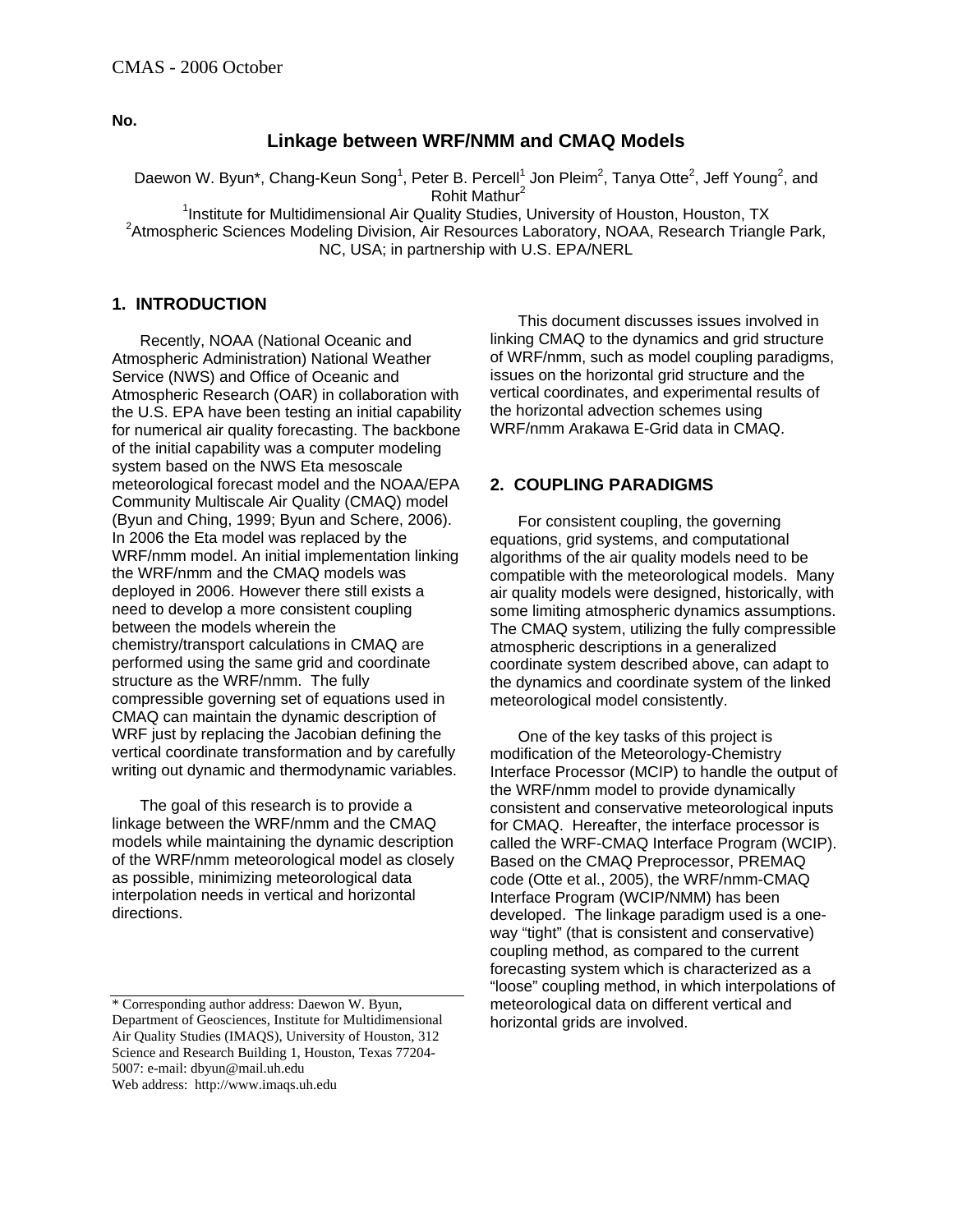### **3. COORDINATES AND GRID STRUCTURE**

WRF/nmm uses the horizontal grid structure of the Arakawa E-grid with a rotated latitudelongitude coordinate system. In the rotated latitude-longitude coordinate system, the latitude and longitude of the center of the domain,  $(\varphi_{\scriptscriptstyle \alpha}, \lambda_{\scriptscriptstyle \alpha})$ , are placed at the rotated latitude  $0^{\circ}$  and longitude  $0^{\circ}$ , i.e.,  $(\Phi, \Lambda) = (0,0)$  and the equator and prime meridian intersect at the center of the WRF/nmm computational domain.

The rotated system has a significant advantage over a conformal mapping scheme. It reduces the meridian convergence and keeps the true horizontal scale relatively uniform over the domain (Black, 1988; Pyle et al., 2004). The scale factor of the map, based on the rotated latitudelongitude, is unity because the displacement on the earth would be invariant with the rotation of the coordinate. WRF/nmm uses the semi-staggered Arakawa E-grid (Arakawa and Lamb, 1977) as the horizontal grid structure.

WCIP needs to inherit the horizontal E-grid structure from the output of WRF/nmm, which uses the Arakawa E-grid horizontal domain. Vector quantities such as horizontal wind velocity (u, v) are at "dot" points. Vector quantities are point values. Scalar quantities such as density, concentration, and mixing ratio are at "cross" points. The grid size of an E-Grid is considered to be the distance between neighboring grid points of the same type.

The current PREMAQ for the model forecast system uses the Arakawa C-grid data that requires two different data structures for cross and dot files, respectively (Otte, et al., 2005). In contrast, the data structure for the Arakawa E-grid is distinctly different from that of the C-grid. For example, a pair of both a scalar point (H-point) and a vector point (V-point) exists at a specific index of grid point along the x-direction, while the H-point and the V-point appear alternately with their own different indices of grid point along the y-direction. Because of the characteristics of this structure, in terms of the assignment of the horizontal grid index within WCIP, there is no difference in the data structure between the 'dot' and 'cross' points. That is, 'dot' and 'cross' grid points are represented with the same dimensions and indices as each other. However, the dot and cross points correspond to different geographical locations,

represented by the rotated longitude/latitude and the incremental distances in x- and y- directions respectively (see Figure 1). To generate the proper geographical information for this coordinate, additional codes were implemented in WCIP.

WRF/nmm uses the pressure-sigma hybrid vertical coordinate that replaces the abrupt changes in the altitudes of the terrain-following sigma coordinate present at upper layers with smooth surfaces. CMAQ uses the generalized vertical coordinate, which increases monotonically with height. We have investigated the mapping method of the hybrid vertical structure of WRF/nmm onto the generalized vertical coordinate of CMAQ.

A method proposed by UH uses predefined sigma values assigned in WCIP, whose definition should be consistent with that of WRF-NMM to construct the hybrid coordinates in the standard initialization (SI) of WRF-NMM. Another method proposed by NOAA/ARL uses two distinct vertical coordinates (hydrostatic pressure upper part and the sigma-p lower part) scaled independently across the discontinuous interface. One of the interesting features of this method is that the sigma surfaces are mapped onto the new vertical coordinate value below 0.5 and the pressure surfaces are assigned values above 0.5. One can demonstrate that the two methods are equivalent and, therefore, the vertical Jacobians for the two differ only by scale factors.

#### **4. HORIZONTAL ADVECTION ON E-GRID IN CMAQ**

The purpose of this section is to develop an approach to adapt the science process algorithms implemented in CMAQ, Byun and Ching (1999), to work directly with data from the WRF/nmm meteorological model, whose computed variables are on the Arakawa E-Grid (Arakawa and Lamb, 1977). Our goal is to develop a horizontal advection algorithm in CMAQ using the meteorological data on the Arakawa E-grid without requiring spatial interpolation such as that used in the current linkage between meteorology on an Arakawa B-Grid and CMAQ transport algorithms on an Arakawa C-Grid. Our focus is to describe a way to formulate the one-dimensional (1-D) finitevolume flux-form schemes that result when a 2-D horizontal advection operator is split into 1-D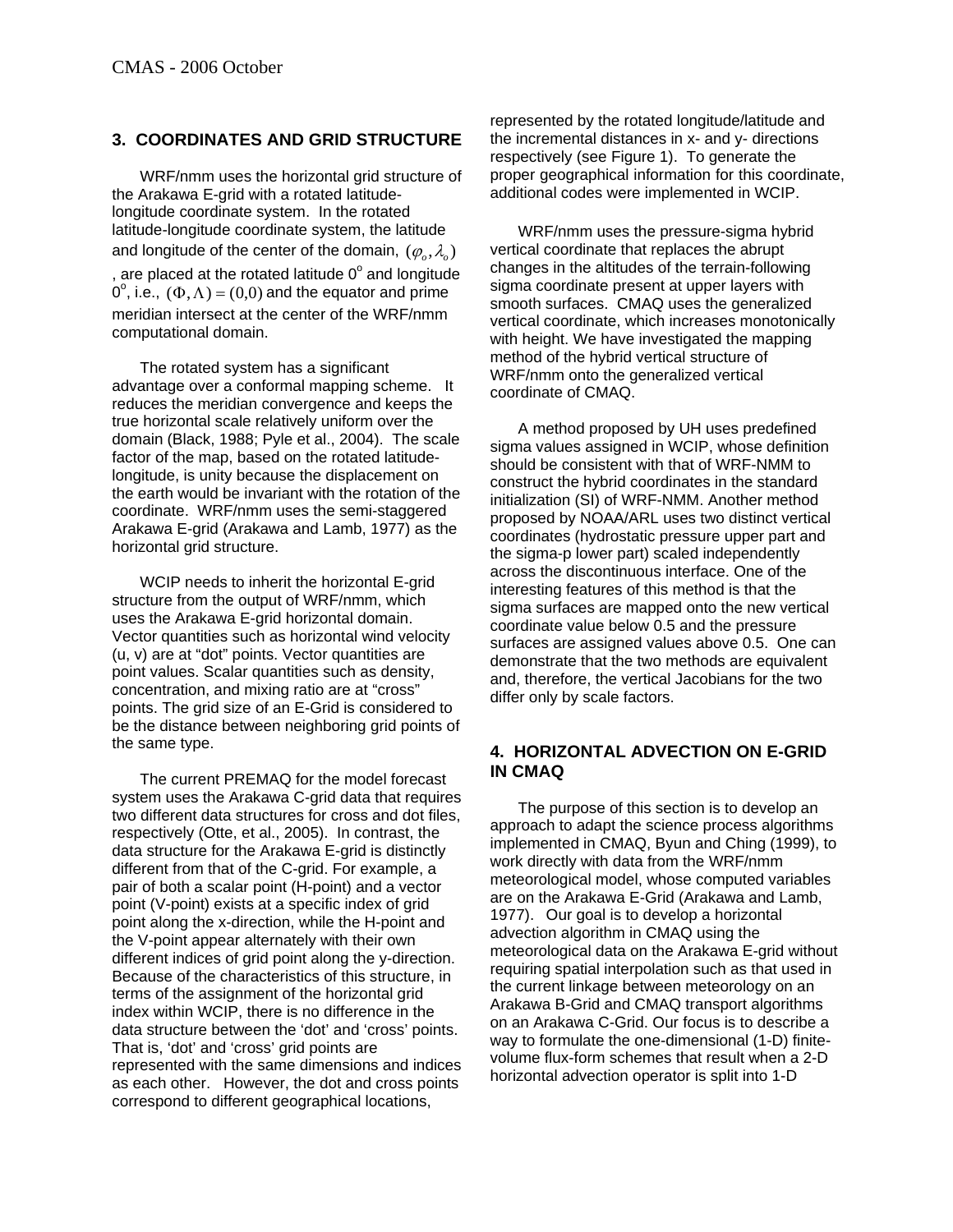operators, with alternation between the x-direction and the y-direction.

We tested two different approaches:

 (1) Advection with xy-cell E-grid: Split 2-D horizontal advection operator into 1-D operators and using current CMAQ 1-D schemes, such as PPM, alternating between appropriate x- and ydirections. Advantages of this approach are:

• E-grid wind velocity components are already at cell flux points – no interpolation needed

• Simpler book-keeping (but columns and row lengths can still vary by 1)

• Easier parallelization

However, the disadvantages are:

• Grid separation effect: The sub-grid with odd numbered columns and rows and the sub-grid with even numbered columns and rows form two separate C-grids that don't exchange mass by advection.

Lower resolution (greater distance between cell centers) in the advection directions Need an extra E-grid column or row on each edge to get boundary conditions

Among other things, the grid separation effect is, in fact, a fatal flaw that makes this approach unusable. Also, the scheme is overly diffusive.

(2) Advection with rotated cell E-grid: Work directly with meteorological variables on the rotated E-grid (diagonal direction C-grid).

One way of laying out the neighborhoods of "cross" points is to assume that they are constant over the diamond-shaped grid cells. This cell layout makes the E-grid transport look like a B-Grid whose rows and columns are along orthogonal diagonals. With interpolation of the vector components to the flux data points (middle of the sides of the diamonds), scalar transport can be computed with C-grid algorithms.

Advantages of the rotated cell E-grid approach are:

Makes the E-Grid look like a B-grid whose "rows" and "columns" are along diagonal SW→NE and SE→NW lines

• Can use 1-D algorithm, e.g. PPM, along these lines

• CMAQ (and preprocessors) are familiar with turning B-grid data into C-grid flux point data

Disadvantages are:

• Diagonal lines of cells have variable lengths, which requires non-trivial extra bookkeeping (in EGRID\_MODULE.F)

• Requires interpolation of wind velocities to get flux point values

• Jagged boundary effect

• Parallelization may be more difficult

 • Book-keeping issues: Grid geometry changes depending on whether the number of columns or rows is even or odd.

In the WRF/nmm-CMAQ prototype, we utilize the rotated cell E-grid approach. Similarly, horizontal diffusion routine has been modified to accommodate the WRF/nmm Arakawa E-grid data for CMAQ explicit numerical diffusion algorithm.

#### **5. COMPARISON OF ATMOSPHERIC TRANSPORT BETWEEN MM5-CMAQ AND WRF/NMM-CMAQ**

We have tested the WRF/nmm-CMAQ prototype to verify the newly implemented code. Table 1 summarizes model system components used for the testing of the newly developed WRFnmm-CMAQ on the E-grid and a comparative simulation with CMAQ driven by the MM5 meteorology model output on the C-GRID domain. A 12-km resolution domain and CB-4 chemical mechanism were used for the preliminary comparison study. Domain configurations used for both models are summarized in Table 2.

The initial condition for the simulation was obtained by a 12-km resolution C-GRID CMAQ simulation results at 00 UTC June 28, 2006. The boundary condition was provided by a 36-km resolution CMAQ simulation results for 00 UTC June 28-June 30, 2006.

This test is designed to verify the modifications to the transport and gas-phase reaction portions of the CMAQ code and hence no emissions inputs were provided. The extent of the modeling domains between the two sets is also different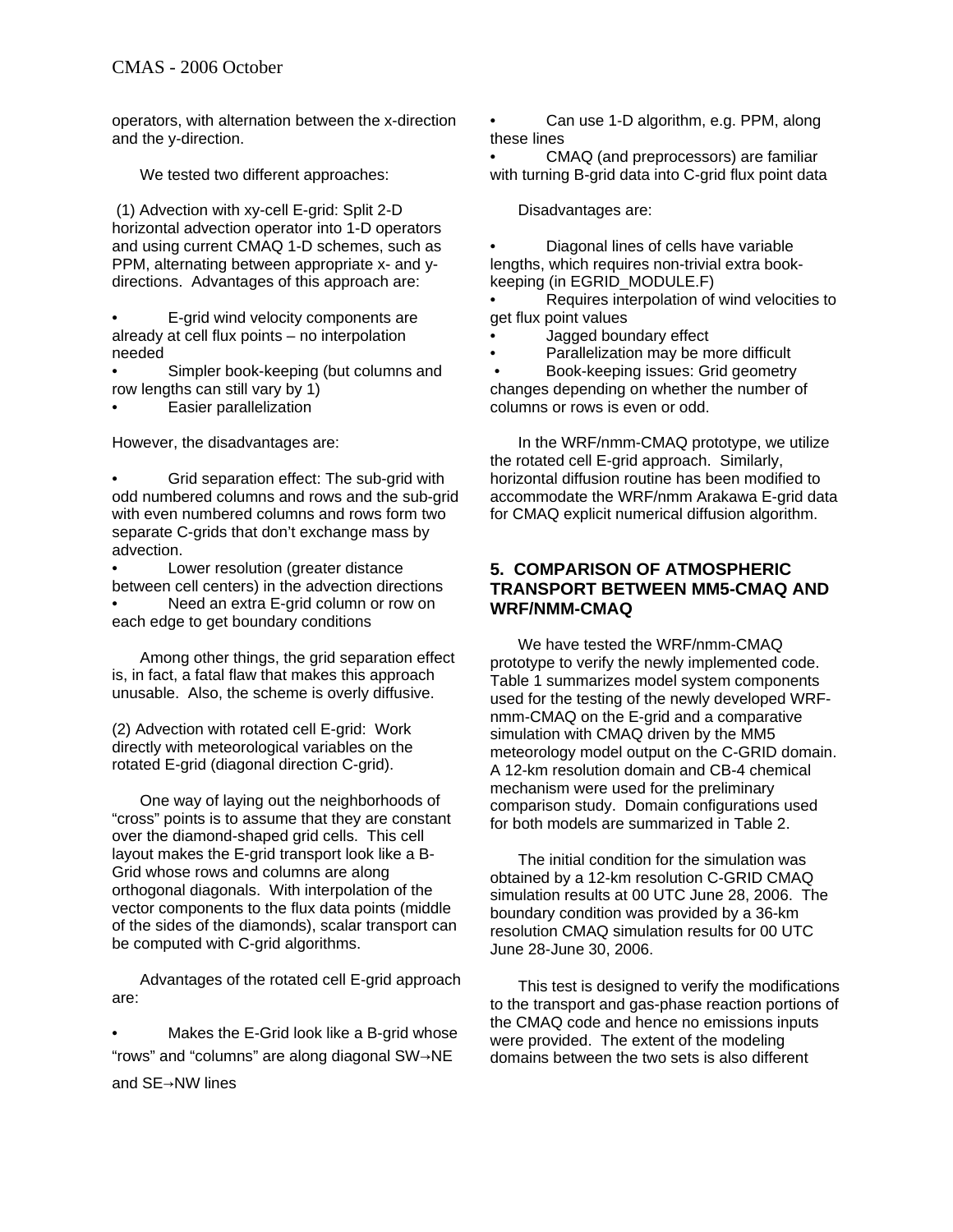First, the main wind flow patterns between the MM5 and WRF/nmm models were initialized using the same Eta forecast output, there are substantial differences in the wind and planetary boundary layer parameters predicted (not shown here). Subsequently, the overall transport and chemical reactions, albeit without emissions, result in differences in the ozone field (see Figures 1 and 2).

Table 1. Modeling system components used for the preliminary comparison test for model verification.

|             | C-GRID               | E-GRID            |
|-------------|----------------------|-------------------|
| Met.        | MM5 v3.6.1           | WRF/NMM v2.1      |
| model       | with Eta forecast    | with Eta forecast |
| <b>MCIP</b> | MCIP v3.0            | WCIP/NMM v1.0     |
| <b>BCON</b> | <b>BCON Standard</b> | BCON/E-grid v1.0  |
| <b>ICON</b> | <b>ICON Standard</b> | ICON/E-grid v1.0  |
| <b>CMAQ</b> | CMAQ v4.4            | CMAQ/E-grid v1.0  |

Table 2. Domain configurations

|              | C-GRID            | E-GRID                |
|--------------|-------------------|-----------------------|
| Met.         | MM <sub>5</sub>   | WRF/NMM v2.1          |
| model        |                   |                       |
| $NX$ (dx)    | 100 (12 km)       | 65 (0.0780°)          |
| $NY$ (dy)    | 100 (12 km)       | $135(0.0724^{\circ})$ |
| NZ           | 43, fixed sigma-p | 44, hybrid            |
|              |                   | (sigma-p/p)           |
| <b>CMAQ</b>  |                   |                       |
| <b>NCOLS</b> | 89                | 57                    |
|              | 90 for DOT point  | 59 for WCIP           |
| <b>NROWS</b> | 89                | 113                   |
|              | 90 for DOT point  | 115 for WCIP          |
| N7           | 23                | 23                    |

# **6. DISCUSSIONS**

We have modified MCIP/PreMAQ to handle the output of the WRF/nmm model to provide dynamically consistent and conservative meteorological inputs for the CMAQ Chemistry Transport Model. The interface processor, named the WRF-CMAQ Interface Program (WCIP) inherits the horizontal coordinate and grid structure of the WRF/nmm, i.e., the Arakawa Egrid horizontal domain with rotated latitude/longitude coordinates.

We have developed an approach to adapt the science process algorithms implemented in CMAQ to work directly with data from the WRF/nmm

meteorological model. We have tested different horizontal advection approaches and have decided to use the Advection with rotated cell Egrid. The difficulties are: (1) diagonal lines of cells have variable lengths, which requires non-trivial extra book-keeping of the grid geometry depending on whether the number of columns or rows is even or odd, (2) interpolation of wind velocities to get flux point values, (3) parallelization may be more difficult, and (4) the jagged boundary effect. We have developed code to handle most of these issues but a further study is necessary to minimize the jagged boundary effects.

# **ACKNOWLEDGMENTS**

This work was in part supported by NOAA under project EA133R-04-RQ-0272. Also, the project is partially funded by the United States Environmental Protection Agency through Grant R-83037701 to the University of Houston. Contributions by co-authors (J.P, T.O, J.Y., and R.M) were performed under the Memorandum of Understanding between the U.S. Environmental Protection Agency (EPA) and the U.S. Department of Commerce's National Oceanic and Atmospheric Administration (NOAA) and under agreement number DW13921548. This work constitutes a contribution to the NOAA Air Quality Program. Although it has been reviewed by EPA and NOAA and approved for publication, it does not necessarily reflect their policies or views. Thanks are extended to Drs. Hsin-Mu Lin and David Wong for their help on the project.

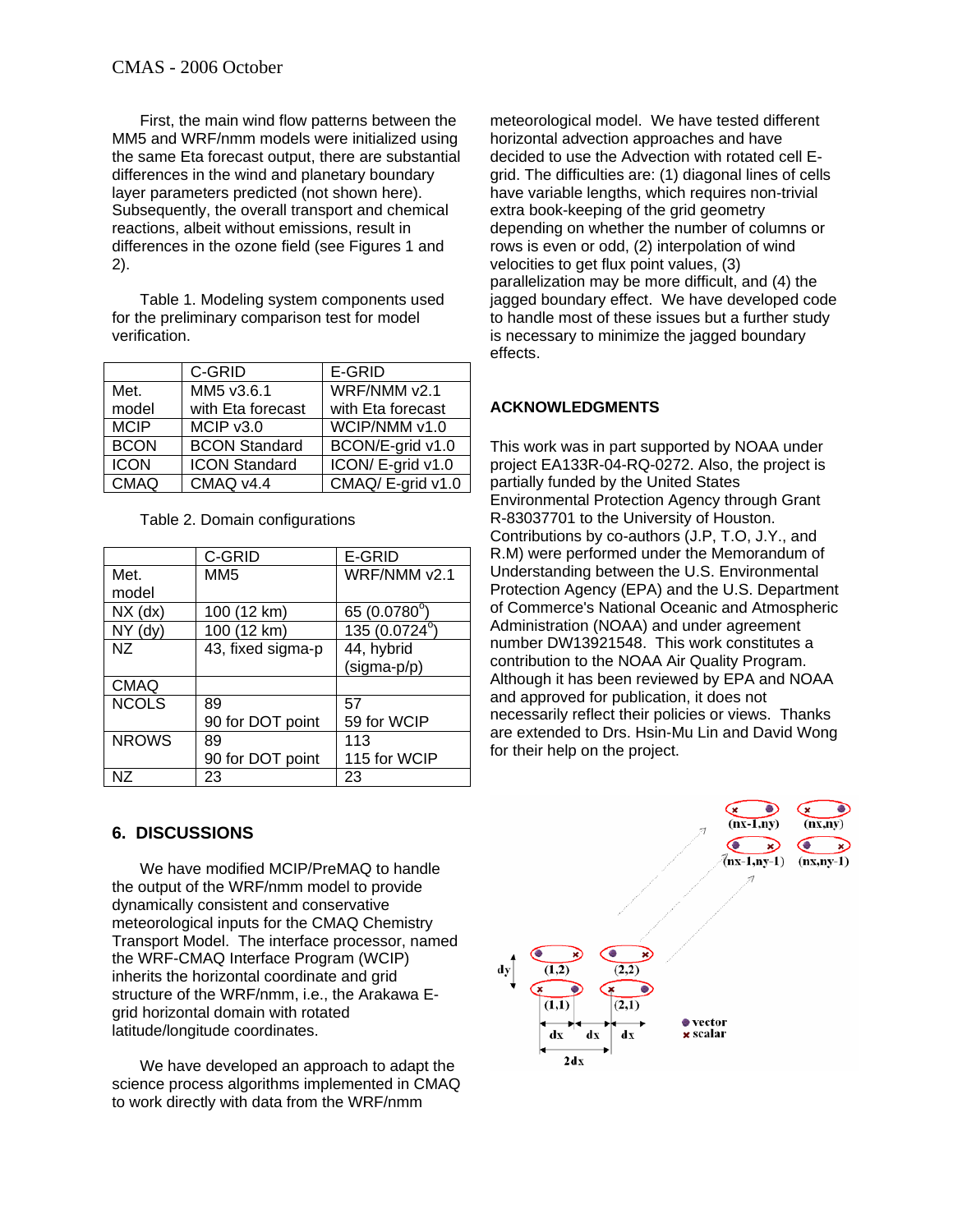# CMAS - 2006 October

Figure 1. Dot and cross point data structure to represent vector and scalar quantities in the Arakawa E-grid.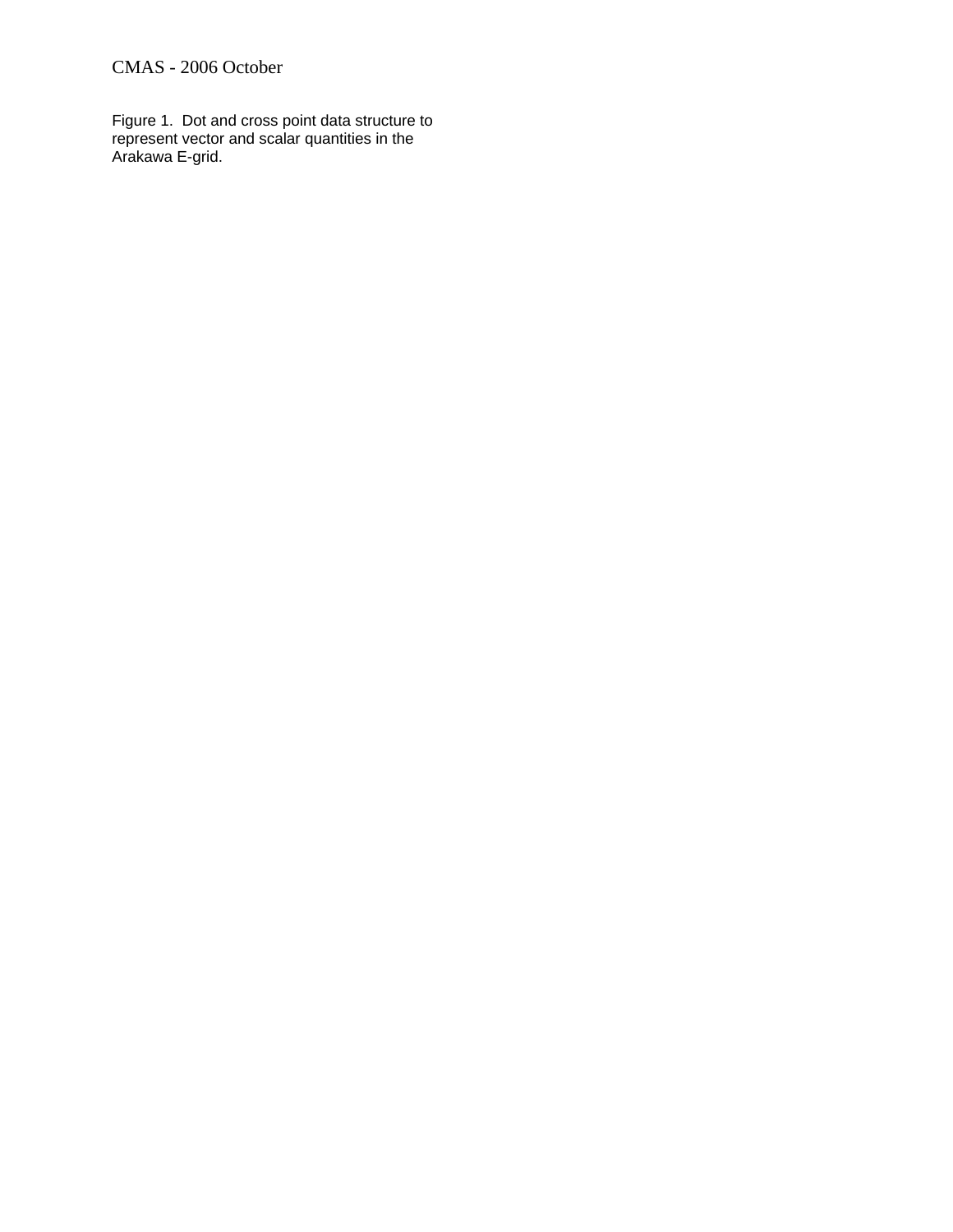

Figure 2. MM5 wind field and CMAQ result of ozone on C-grid after 12 hour transport and gasphase reaction of initial and boundary conditions without emissions input.



Figure 3. WRF/nmm wind field and CMAQ result of ozone on E-grid after 12 hour transport and gas-phase reaction of initial and boundary conditions without emissions input. Due to the jagged location of the E-grid cells, there are half cell shifts along the columns in the graphics.